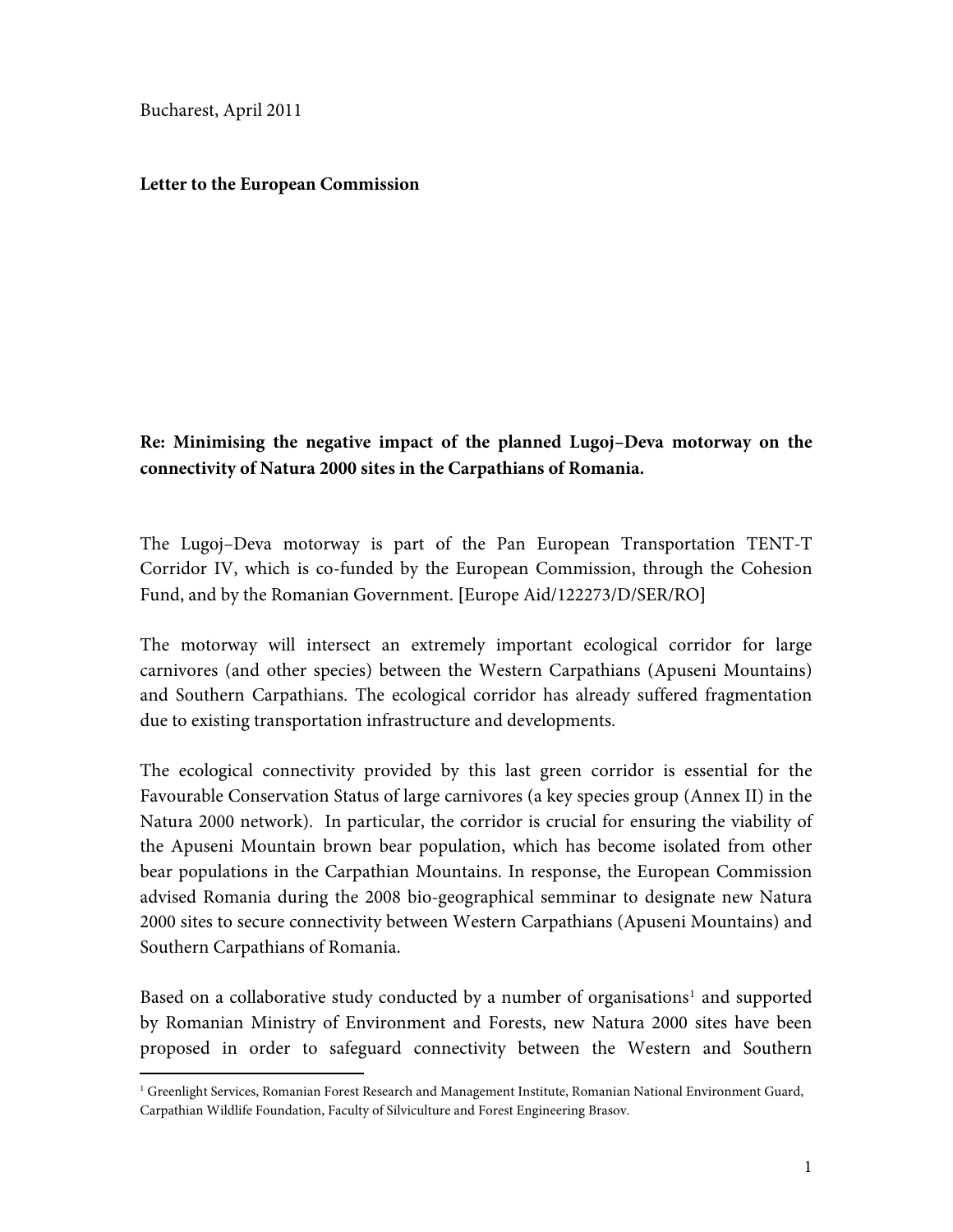Carpathians in Romania. The planned motorway will intersect one of these new Natura 2000 sites, "Podisul Lipovei – Poiana Rusca". Without appropriate mitigation measures, the motorway will become a barrier to terrestrial wildlife and irrevocably damage the ecological functionality of the network. Properly designed mitigation measures are required for assuring the permeability of the motorway, and in this case, these are necessary for securing the long-term viability of large carnivore populations in this region.

An Environmental Impact Assessment (EIA) was carried out for the planned motorway. We, the signatories of this letter, believe that the EIA, in its present form, does not incorporate the latest scientific knowledge and is therefore unable to ensure ecological connectivity. During a fieldtrip carried out on 31st of January and 1st of February, we visited the locations where the EIA proposed mitigation measures for the motorway project. We assessed the feasibility of these measures according to the local sites and explored alternative strategies. This resulted in the following findings:

- The existing proposals do not cover locations which have been identified by scientists as being important for the movement of large carnivores.
- Some proposed measures for large carnivores do not take into account issues relating to existing transportation infrastructure and present land use, and have therefore been placed in locations were their effectiveness is questionable.
- Although the majority of the boxed culverts described in the EIA may be used by small mammals, amphibians and reptiles, they are not suitable for large mammals (including carnivores).
- The proposed locations for crossing structures for large carnivores are in areas that are not currently designated conservation areas. It is vital that important connectivity corridors are protected, thus ensuring that appropriate measures can be taken to conserve wildlife.

Based on the recent study outlining the new Natura 2000 sites, we consider that the mitigation measures proposed by the motorway project EIA are not appropriate for large carnivores. We, as a group of scientists, propose additional measures, which are presented in detail in the attached memo.

A properly implemented motorway project that protects European and Romanian biodiversity could become a model for other road developments, helping to resolve conflicts between transportation infrastructure development and environment conservation priorities.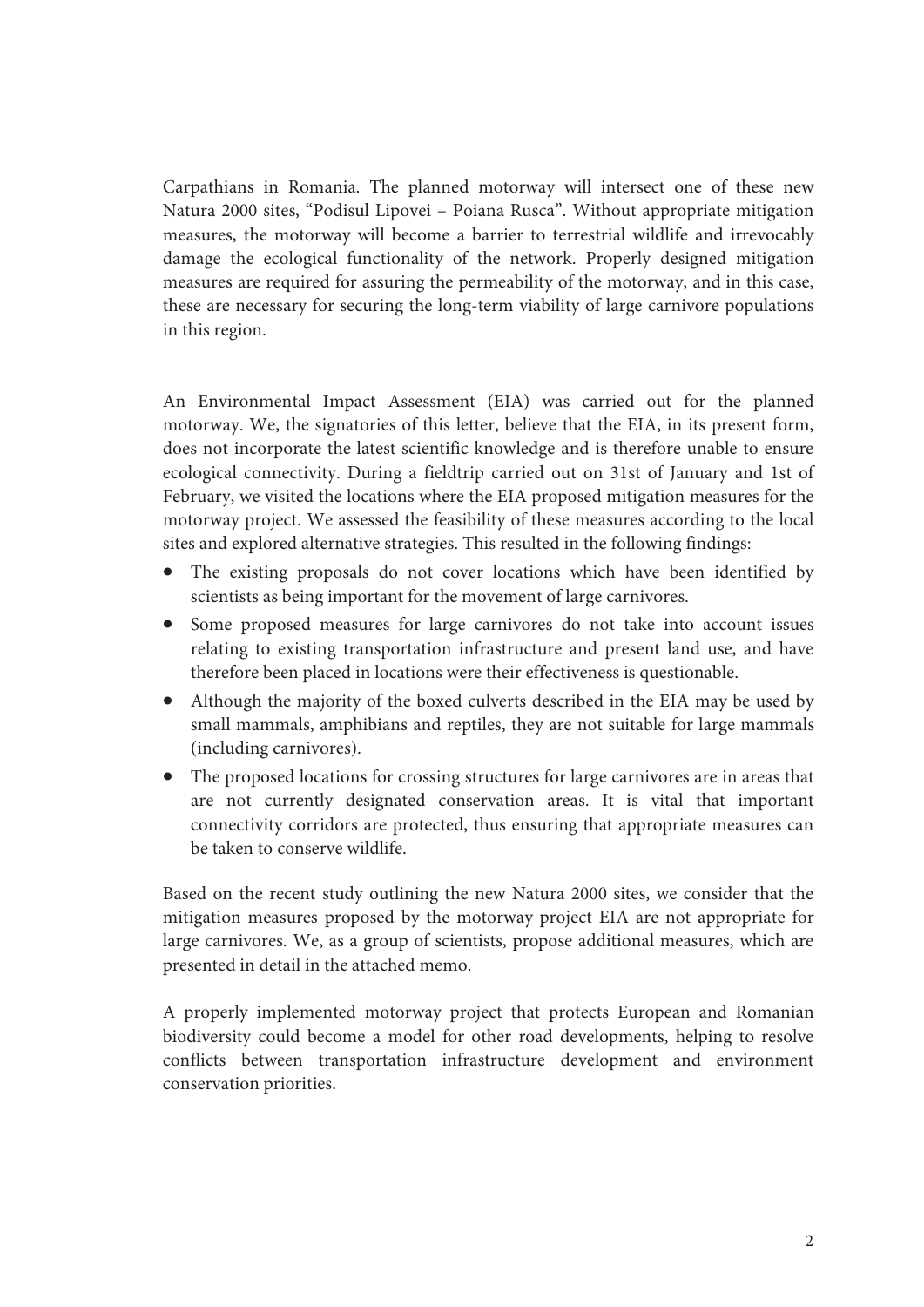We, the signatories of this letter, ask the European Commission to impose proper connectivity mitigation measures for the Lugoj–Deva motorway project [Europe Aid/122273/D/SER/RO] to ensure the movement of wildlife between habitats, even if this means the revision of the current development plans.

In addition, the signatories of this letter urge the European Commission to support the designation of the new Natura 2000 sites which will conserve critical habitats and corridors for important European species.

Yours sincerely,

Dury Uller

**Prof. Dr. Duro HUBER**, Biology Department, Veterinary Faculty of the University of Zagreb, Croatia

**Dr. Diana ZLATANOVA**, Balkani Wildlife Society, Bulgaria

**Dr. Lazaros GEORGIADIS**, ARCTUROS, Greece

**Dr. Gerard SMIT**, The Habitat Foundation, The Nederlands

**Cristian Remus PAPP**, WWF Danube-Carpathian Programme, Romania

**Radu MOŢ**,

Greenlight Services, Romania